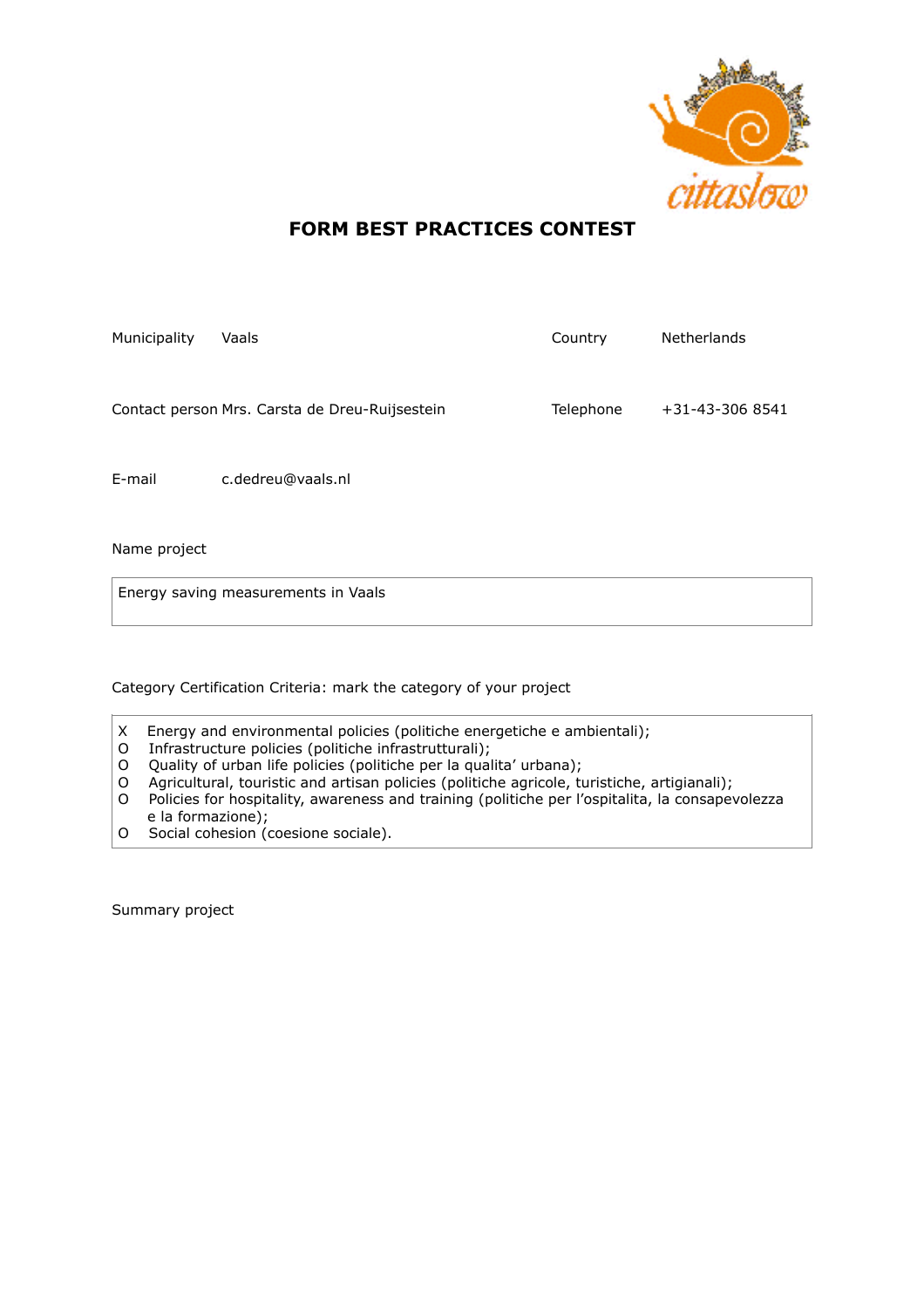

The city council has given the municipality of Vaals the assignment to shape our sustainable (energy) policies in a pragmatic and concrete way and with as little resources as possible. We adhere to this assignment in such a way that our contribution is multiplied by the results. One good recent example is the sun-app, with which every inhabitant can generate essential information about solar panels on their own roof, such as best position on the roof, yield, number of sun-hours, need of permit and suppliers. The app was launched in October 2014.

We have carried out energy-scans on all municipal buildings. As a result, all labelled energy saving measures were incorporated in the new perennial maintenance plan and they will be executed within the parameters of the available maintenance budget. On May 26, 2015, the city council decided to enhance the sustainability of the city hall and museum the Kopermolen. Since both buildings are protected monuments, preparations are very meticulous and thorough.

The Executive Committees College has decided to offer a collective energy contract to all (non-commercial) operators of municipal buildings. These operators, such as outside sports clubs, will benefit financially from this offer.

We have just replaced a municipal vehicle with an electrical version, within budget.

In 2014 preparations were made to offer government funded sustainability measurement loans to inhabitants of Vaals. Goal of this regulation is to give private home owners an effective financial incentive to invest in energy saving measurements.

Since 2014, Vaals takes part in a regional cooperation set up to improve the energetic redevelopment of houses that are on sale. This cooperation, which is supported by the VNG (Association of Dutch Municipalities), has come forth from the national energy-agreement. Agreements on project-level are being made within the region Maastricht-Heuvelland. Eventually the city council will decide which concrete projects Vaals will take part in.

## Goal project

To enhance energy sustainability within the municipality of Vaals so that every inhabitant, home owner and organisations will benefit from these measures.

## Result project

Apart from the vehicle that was purchased for the municipality of Vaals, all projects have just recently started. No results are definite as of yet.

Finance (costs and benefits)

All projects run within budgets that have been set by the city council anyway. No additional monies needed to be made available.